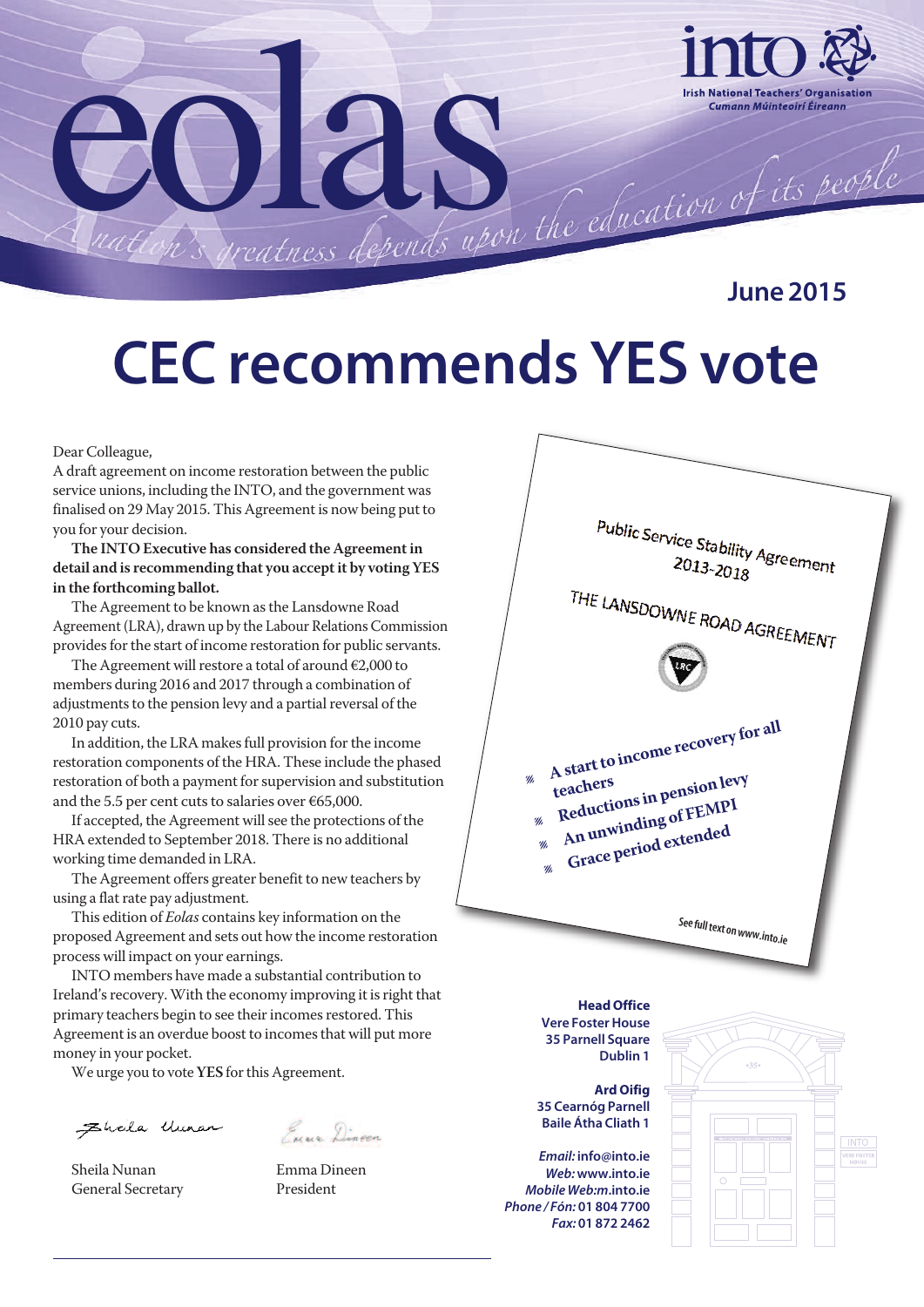

# **Lansdowne Road Agreement**

*The Lansdowne RoadAgreement(LRA)is aboutincome recovery. Teacherssuffered income cutsin several ways,for example through the Pension-RelatedDeduction (PRD) and direct pay cuts. LRAbegins a process ofincome recovery forteachers.*

#### **Rolling back the PRD**

PRD is one of the largest deductions for most teachers. There are currently three bands of deduction: 2.5% from income of €15,000 - €20,000; 10%from income of €20,000 - €60,000; and 10.5% from income over €60,000.

**Under LRA:** The threshold over which PRD is paid will rise in two steps from €15,000 to €24,750 (January 2016) and to €28,750 (September 2016).

These changes build to a value of  $€1,000$  per year from September 2016.

This is how it benefits teachers at various income levels:

l **On earnings of €30,000,** PRD reduces from €1,125 (2015) to €525 (Jan 2016) and then to €125 (Sept 2016).



- l **At €50,000,** PRD reducesfrom €3,125 (2015) to €2,525 (Jan 2016) and then to €2,125 (Sept 2016).
- l **At €70,000,** PRD reducesfrom €5,175 (2015) to €4,575 (Jan 2016) and then to  $\epsilon$ 4,175 Sept 2016).

#### **Pay**

A flat rate increase of  $€1,000$  on the salary scale will commence on 1 September 2017.

#### **Working time**

There is no additional working time demanded in the LRA

#### **Return of S&S**

The LRA confirms 1 September 2016 as the date to begin restoration of the supervision and substitution payment which the HRA had dated more vaguely as "the school year 2016-17".

#### **Recently qualified teachers**

The LRA, by applying flat rate increases, benefits teachers at the lower end of the scale.

#### **Grace period**

Under LRA there will be a "grace period" for the length of the Agreement. Any pay reductions or deferral of increments provided for under the FEMPI Act 2013 will be disregarded and will not affect any teacher retiring during the term of this Agreement .

#### **No compulsory redundancies**

LRA maintains key protections in areas such as no compulsory redundancies.

#### **Benchmarking claim for school leaders**

Outstanding claimsincluding the Benchmarking Award to principals and deputy principals at primary level will be reviewed prior to the expiry of the LRA.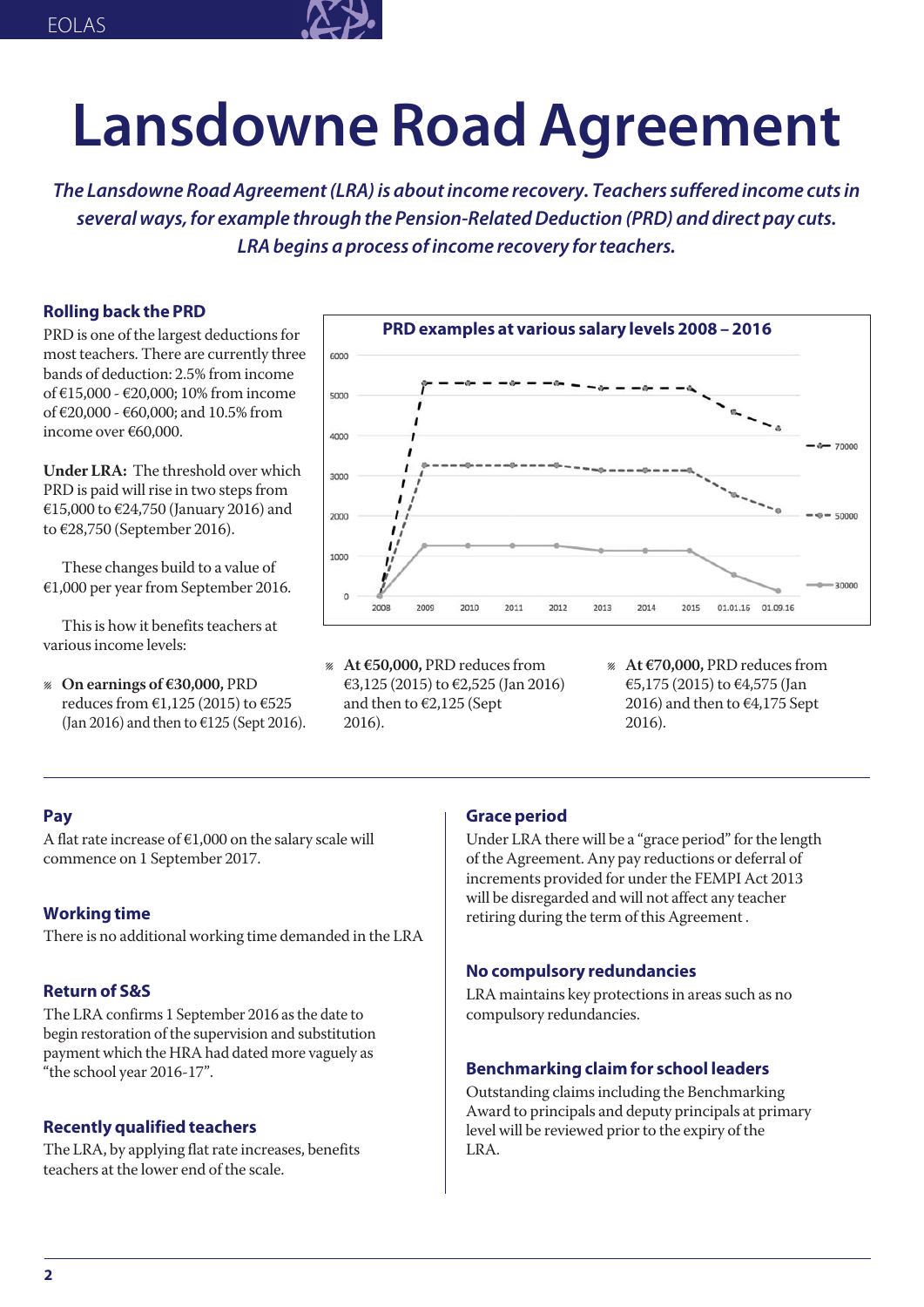## **Combined impact on salary ofHRA and LRA**

**3 , 3 0 0 = M i n i m u m L R A / H R A i n c r e a** <u>مح</u> **e w h e n a l l p h a s e s o f L R A / H R A a r e a p p l i e d**

|                    |                            | <b>LRA</b> | <b>1 January 2016</b> | Increase in PRD exemption to €24,750 (from €15,00).                                                                                                                                                                                                                                                                                                                                                                     |
|--------------------|----------------------------|------------|-----------------------|-------------------------------------------------------------------------------------------------------------------------------------------------------------------------------------------------------------------------------------------------------------------------------------------------------------------------------------------------------------------------------------------------------------------------|
| creas              | ases of LRA/HRA are applio |            |                       | In respect of lower paid workers where the increased<br>PRD exemption has little or no effect the following<br>adjustments to pay will apply:<br>• 1 Jan 2016 an increase of 2.5% on salaries up to $\epsilon$ 24,000<br>$\bullet$ 1 Jan 2016 an increase of 1% on salaries from $\epsilon$ 24,001 to<br>$€31,000$ (this will have a modest impact on the first<br>point of the 2012 scale which will rise to €31,009). |
|                    |                            |            |                       |                                                                                                                                                                                                                                                                                                                                                                                                                         |
|                    |                            | <b>LRA</b> | 1 September 2016      | Further increase in PRD exemption to €28,750<br>(the combined effect of both measures to yield an annual<br>gross saving in PRD of $€1,000$ ).                                                                                                                                                                                                                                                                          |
|                    |                            |            |                       |                                                                                                                                                                                                                                                                                                                                                                                                                         |
|                    |                            | <b>HRA</b> | 1 September 2016      | €796 added to each point of the Teachers' Scale -<br>first half of the agreed restoration of the payment.                                                                                                                                                                                                                                                                                                               |
|                    |                            | <b>HRA</b> | 1 April 2017          | First half of the agreed restoration of the HRA pay-cut.                                                                                                                                                                                                                                                                                                                                                                |
|                    |                            | <b>LRA</b> | 1 September 2017      | $€1,000$ flat rate increase on salary scale commences.                                                                                                                                                                                                                                                                                                                                                                  |
| Ш<br><b>E3.300</b> | when all                   | <b>HRA</b> | 1 September 2017      | €796 added to each point of the Teachers' Scale - second<br>half of the agreed restoration of the S & S payment.                                                                                                                                                                                                                                                                                                        |
|                    |                            | <b>HRA</b> | <b>1 January 2018</b> | Second half of the restoration of the HRA pay-cut for<br>those earning €65,000.                                                                                                                                                                                                                                                                                                                                         |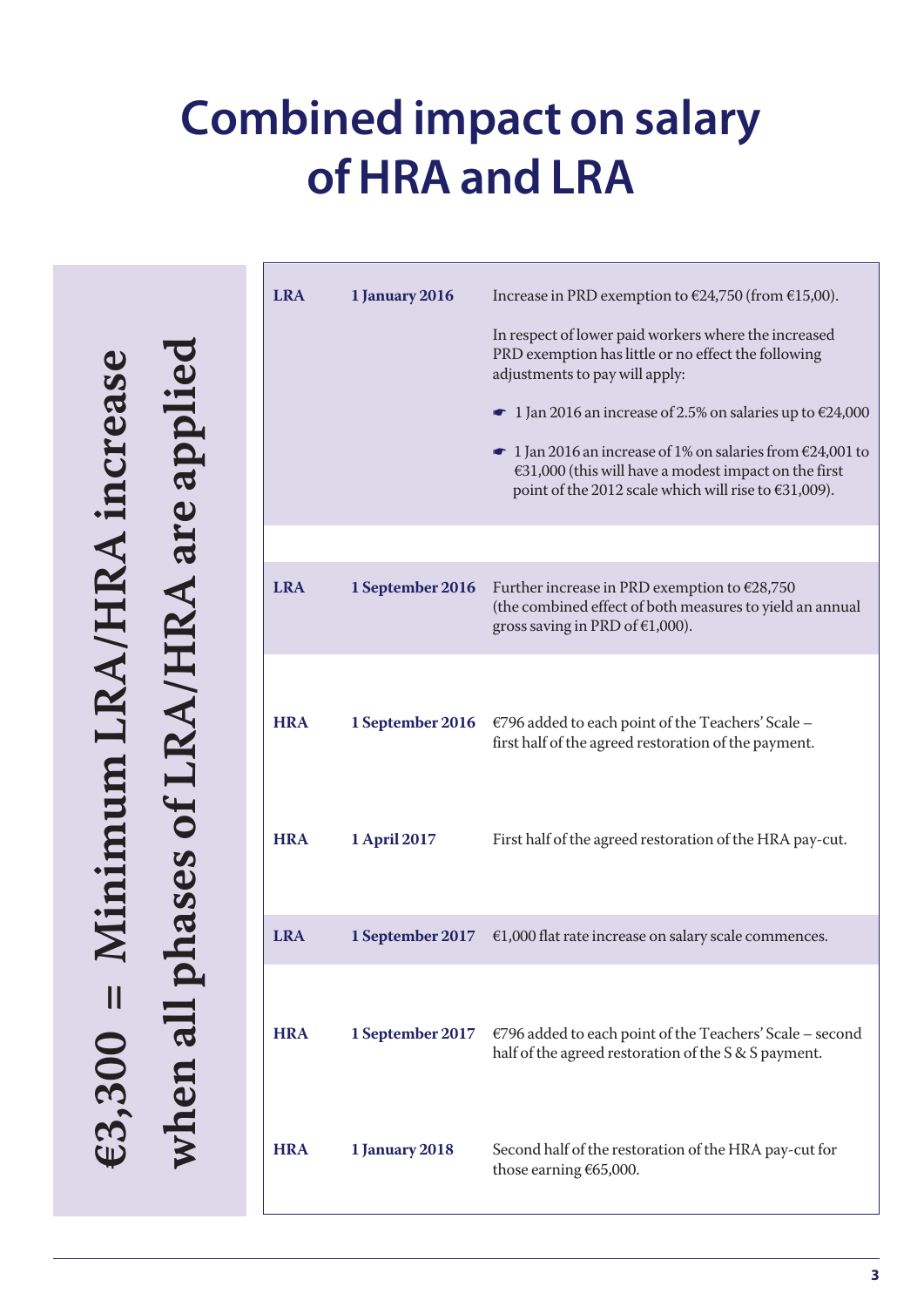## **Salary scales forteachers**

**The following tables show the combined impact ofthe provisions of the Lansdowne Road Agreement and theHaddington Road Agreement at various points on the teachers' salary scale.**

**Full details at each point on the scale are on www.into.ie/ROI**

|              | <b>Current</b><br><b>Pre Feb</b><br>2012 | <b>Total</b><br>Increase<br>2016 | <b>Total</b><br>Increase<br>2017 | <b>Total</b><br>Increase<br>2018 | <b>Cumulative</b><br>Increase<br>2016-2018 | $\%$<br>Increase |
|--------------|------------------------------------------|----------------------------------|----------------------------------|----------------------------------|--------------------------------------------|------------------|
| $\mathbf{1}$ | €27,814                                  | €1,222                           | €1,283                           | €1,078                           | €3,583                                     | 12.9%            |
| 5            | €33,041                                  | €972                             | €1,283                           | €1,078                           | €3,333                                     | 10.1%            |
| 10           | €40,640                                  | €972                             | €1,283                           | €1,078                           | €3,333                                     | 8.2%             |
| 15           | €48,200                                  | €972                             | €1,283                           | €1,078                           | €3,333                                     | 6.9%             |
| 20           | €52,472                                  | €972                             | €1,283                           | €1,078                           | €3,333                                     | 6.4%             |
| 25           | €55,744                                  | €972                             | €1,283                           | €1,078                           | €3,333                                     | 6.0%             |
| 27           | €59,359                                  | €972                             | €1,280                           | €1,072                           | €3,323                                     | 5.6%             |

#### **Cumulative effect 2016 – 2018: Pre February 2012 scales**

#### **Cumulative effect 2016 – 2018: Post February 2012 scales**

|    | <b>Current</b><br><b>Post Feb</b><br>2012 | <b>Total</b><br><b>Increase</b><br>2016 | Total<br><b>Increase</b><br>2017 | <b>Total</b><br>Increase<br>2018 | <b>Cumulative</b><br><b>Increase</b><br>2016–2018 | $\%$<br><b>Increase</b> |
|----|-------------------------------------------|-----------------------------------------|----------------------------------|----------------------------------|---------------------------------------------------|-------------------------|
| 1  | €30,702                                   | €1,248                                  | €1,283                           | €1,078                           | €3,609                                            | 11.8%                   |
| 5  | €37,795                                   | €972                                    | €1,283                           | €1,078                           | €3,333                                            | 8.8%                    |
| 10 | €44,996                                   | €972                                    | €1,283                           | €1,078                           | €3,333                                            | 7.4%                    |
| 15 | €47,225                                   | €972                                    | €1,283                           | €1,078                           | €3,333                                            | 7.1%                    |
| 20 | €50,170                                   | €972                                    | €1,283                           | €1,078                           | €3,333                                            | 6.6%                    |
| 25 | €59,940                                   | €971                                    | €1,278                           | €1,072                           | €3,320                                            | 5.5%                    |
| 27 | €59,940                                   | €971                                    | €1,278                           | €1,072                           | €3,320                                            | 5.5%                    |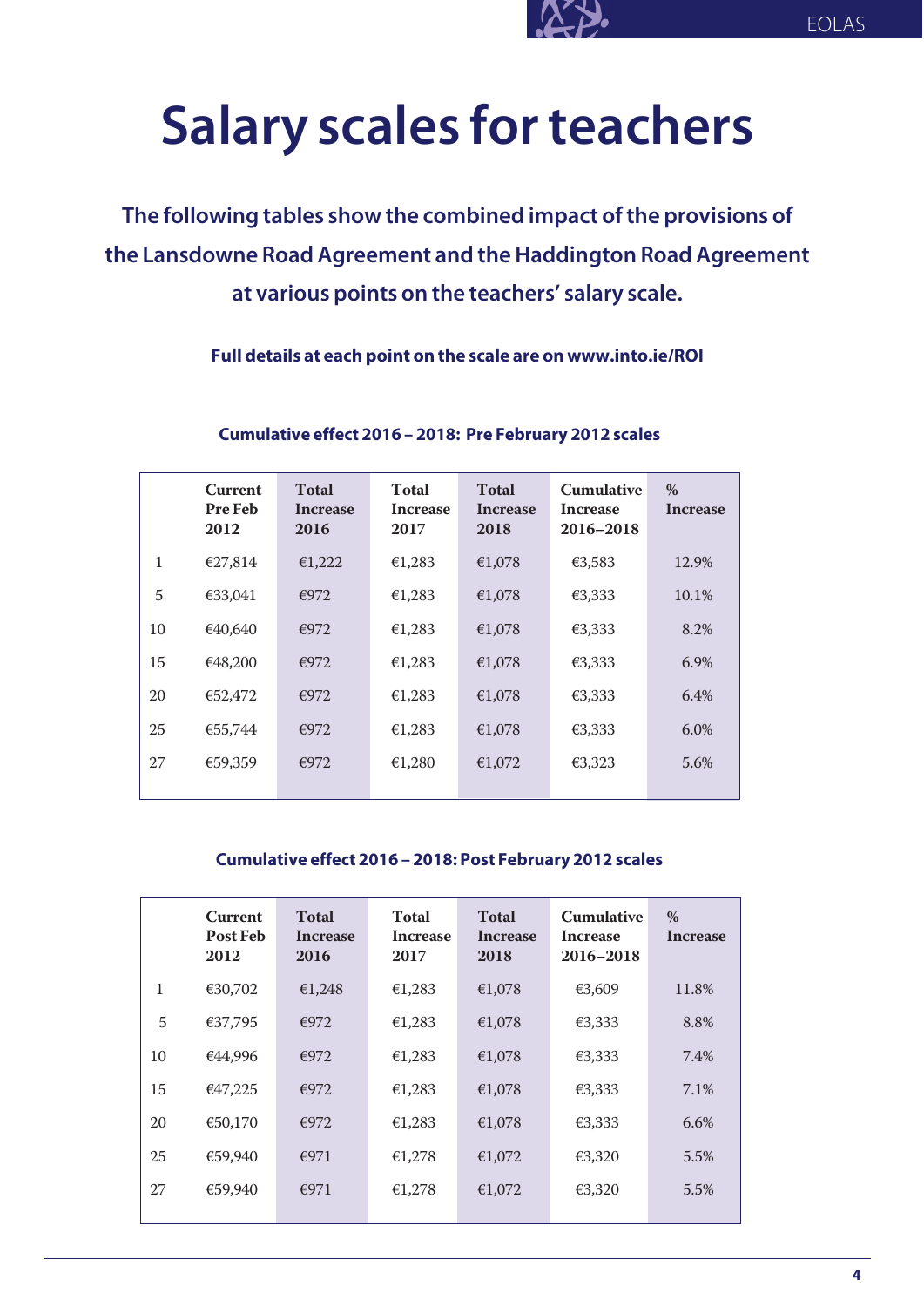# **Lansdowne RoadDraft Agreement**

*The following is a briefsummary ofthe text ofthe proposed deal.*

#### **Introduction**

Irish public servants have made a substantial contribution to Ireland's recovery. This has happened through a direct contribution in terms of measures that have reduced significantly the public service pay and pensions bill. Public service reform has been a central element of the strategy for recovery and a sustainable future.

The strategic and ambitious goal of public service reform is the achievement of improved outcomes for citizens and stakeholders including public servants.

#### **Vision for public service reform**

The interdependency between the performance of the Public Service and the performance of the economy overall cannot be overestimated; a modern, outcome-focussed Public Service will be a key enabler for growth in the private sector and will also underpin the drive for improved competitiveness across the economy.

The Public Service will invest in its people to increase and expand its capacity, capability and leadership skills, so that it can respond to future challenges. Building on the traditional values of fairness and dedication to public service, there will be an emphasis on creating a sustainable culture of efficiency and effectiveness.

#### **Delivering greater productivity**

The parties agree to the extension of the *Public Service StabilityAgreement 2013 – 2016 (HRA)* until September 2018.

The parties re-commit to effective engagement across the platform of the government's delivery of its change and reform agenda and understand that differences will continue to require to be addressed in a structured manner. The government's reform agenda includes in the education sector – the

Further Education and Training Strategy; curricular reform within schools; the review of apprenticeship training in Ireland; the National Strategy for Higher Education to 2030; and the National Strategy to Improve Literacy and Numeracy (2011 to 2020).

Taking account of the commitments given in HRA such as commitments to consultation and engagement as well as commitments to dispute resolution, the parties note that it is intended to modernise public service employment in line with modern HR practice.

The parties will also continue to co-operate fully with change and reform measures advanced under the framework of the public service agreements and in accordance with all of the arrangements set out in those agreements including commitments to consultation and engagement.

#### **Mechanism to resolve disagreement**

The parties reaffirm commitments to recognise the importance of stable industrial relations, maintain a wellmanaged industrial relations environment, resolve problems promptly before they escalate into industrial disputes, co-operate with change pending the outcome of the industrial relations process and refer disputes to the Conciliation and Arbitration Scheme.

The parties reaffirm that there will be no cost-increasing claimsin pay or conditions and they continue to be committed to promoting industrial harmony. Strikes or other forms of industrial action are precluded in respect of any matters covered by this Agreement.

#### **Pay**

The government has indicated that it intends to bring forward legislation by way of amendment to the existing

FEMPI Acts to give effect to public service pay proposals as follows:

#### **2016**

- l On **1 January** the exemption threshold for payment of **Pension Related Deduction** (PRD) will increase from **€15,000** per annum to **€24,750** per annum.
- l On **IJanuary** annualised salaries up to **€24,000** are increased by **2.5%.**
- l On **1 January** annualised salaries from **€24,001** up to **€31,000** are increased by **1%.**
- l On **1 September** the exemption threshold for payment of **Pension Related Deduction**(PRD) will increase further from  $€24,750$  per annum to **€28,750** per annum.

#### **2017**

l On **1 September** annualised salaries **up to €65,000** are increased by **€1,000.**

Any outstanding adjudication findings will be reviewed jointly by the parties prior to the expiry of this Agreement.

The government intends to provide a grace period consistent with the term of this Agreement during which both the reduction in pay and any deferral of increment progression provided for under the FEMPI Act, 2013 will be disregarded.

#### **Oversight and governance arrangements**

As provided for by HRA, a group comprising representatives of Public Service Management and the Public Services Committee of the ICTU will meet as required to address any matters of implementation and interpretation.

#### **Full text on:**

**http://www.into.ie/ROI/NewsEvents/LatestNews /Downloads/LandsdowneRdAgreement.pdf**